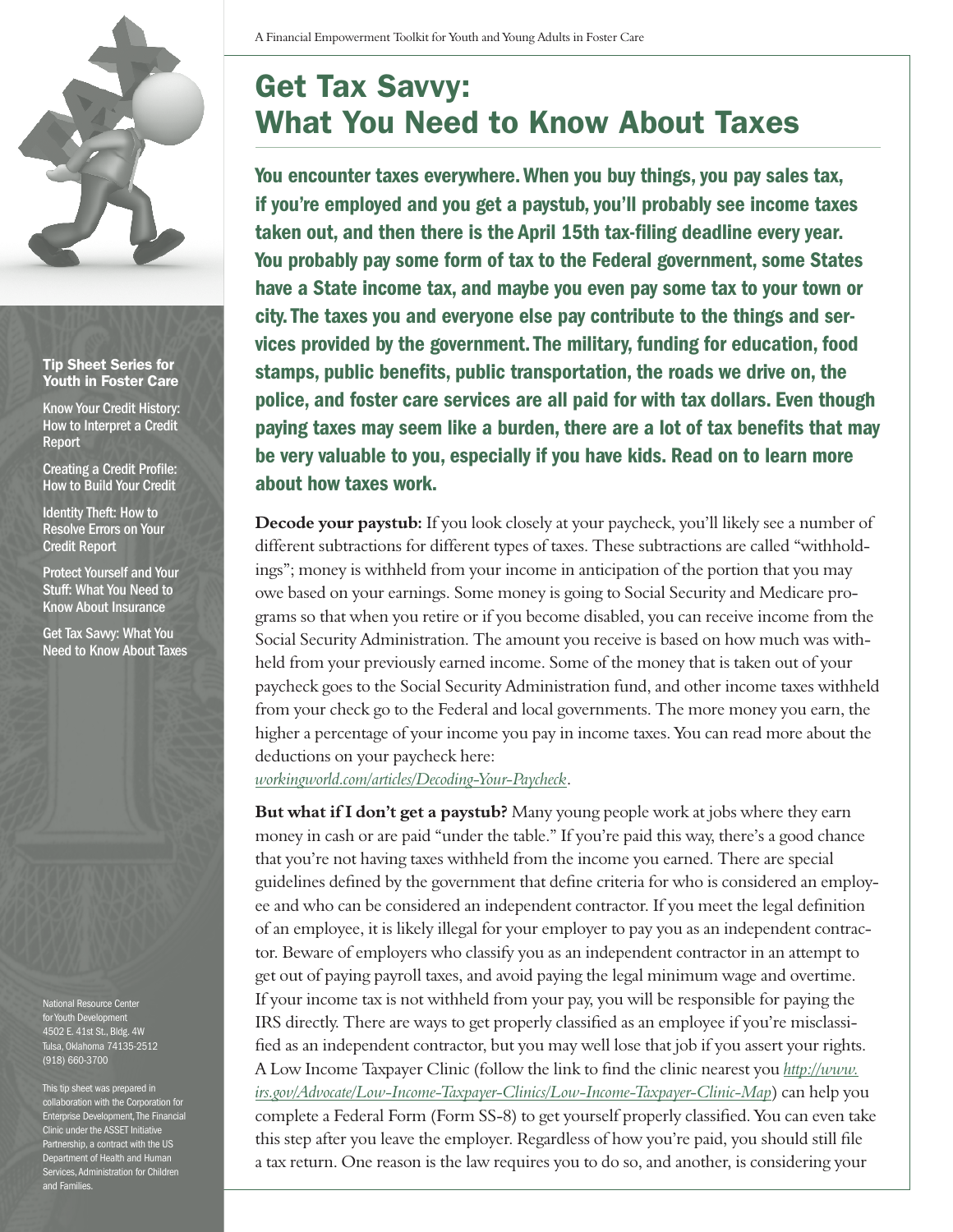future; you don't want to rob yourself from your retirement or disability benefits you will be entitled to receive down the line. If you earn money in cash, be sure to keep good records to document your earnings to ensure you get all the tax benefits you're entitled.

### Am I an employee or an independent contractor?

How you pay your Federal income tax is determined by whether your earnings are classified as an employee or as an independent contractor (self-employed). You could be both. It is your responsibility to ensure that you are properly classified, and your taxes are filed and paid.

## How To File

**File your taxes for free:** There are private companies that prepare tax returns. Every year in January they pop up all over the country offering to file tax returns, promising they will get you more of the refund you are due, and will get your refund quicker. But these paid preparers charge a lot of money, often over \$100, even for very simple returns. You can read more about the cost of tax preparation fees at paid preparers here: *http://taxes.about.com/od/findataxpreparer/a/ prices.htm*[. Paid preparers also often offer a "Rapid Refund" option where they provide refunds on the spot, but the way](http://taxes.about.com/od/findataxpreparer/a/prices.htm)  "Rapid Refunds" works, is the preparer takes a chunk of your refund as their fee. Fortunately, there are other options. You can download the forms for free and complete them yourself, or you can access VITA (Volunteer Income Tax Assistance). Across the country there are thousands of VITA sites; these tax sites are staffed by IRS-certified volunteers where you can file your taxes for **free**. This link will help you find a VITA site near you: *irs.gov/Individuals/Find-a-Location-for-Free-Tax-Prep*[. If you're eligible for a refund, you will get your full refund within about two weeks.](http://irs.gov/Individuals/Find-a-Location-for-Free-Tax-Prep)

**Problems with your taxes?** Youth in foster care or formerly in care have a high risk experiencing tax problems of which they may be unaware. If you are considered a dependent of someone else, you may be claimed on that person's tax return, making them eligible for a tax credit like a reduced tax debt. You may also be wrongly claimed as a dependent on someone's tax return, and may not know for some time. If you encounter problems filing your return, or receive a tax notice from the IRS or your state tax authority, do not ignore the issue. You should promptly contact a a reliable expert, like a Low Income Tax Clinic (*irs.gov/Advocate[/Low-Income-Taxpayer-Clinics](http://irs.gov/Advocate/Low-Income-Taxpayer-Clinics/Low-Income-Taxpayer-Clinics)/Low-Income-Taxpayer-Clinics*) to get help.

### Tax credits can mean serious money!

Lizette is a 21-year old single mother with a 2-year-old daughter. She works part-time as a barista and earned \$10,000 in 2012. When she's not working, she attends community college. After student loans and grants, she still had to spend \$3000 for tuition, fees, and books.

Lizette went to a VITA site in February 2013 to file her taxes for free. It was her first time filing. She was really surprised. She ended up getting a refund of almost \$4000!

\$3169 came from the EITC and the rest came from the American Opportunity Credit and the Additional Child Tax Credit, which are both refundable tax credits.

Based on her income, Lizette actually owes no income tax, but she still gets a huge refund because of the refundable tax credits.